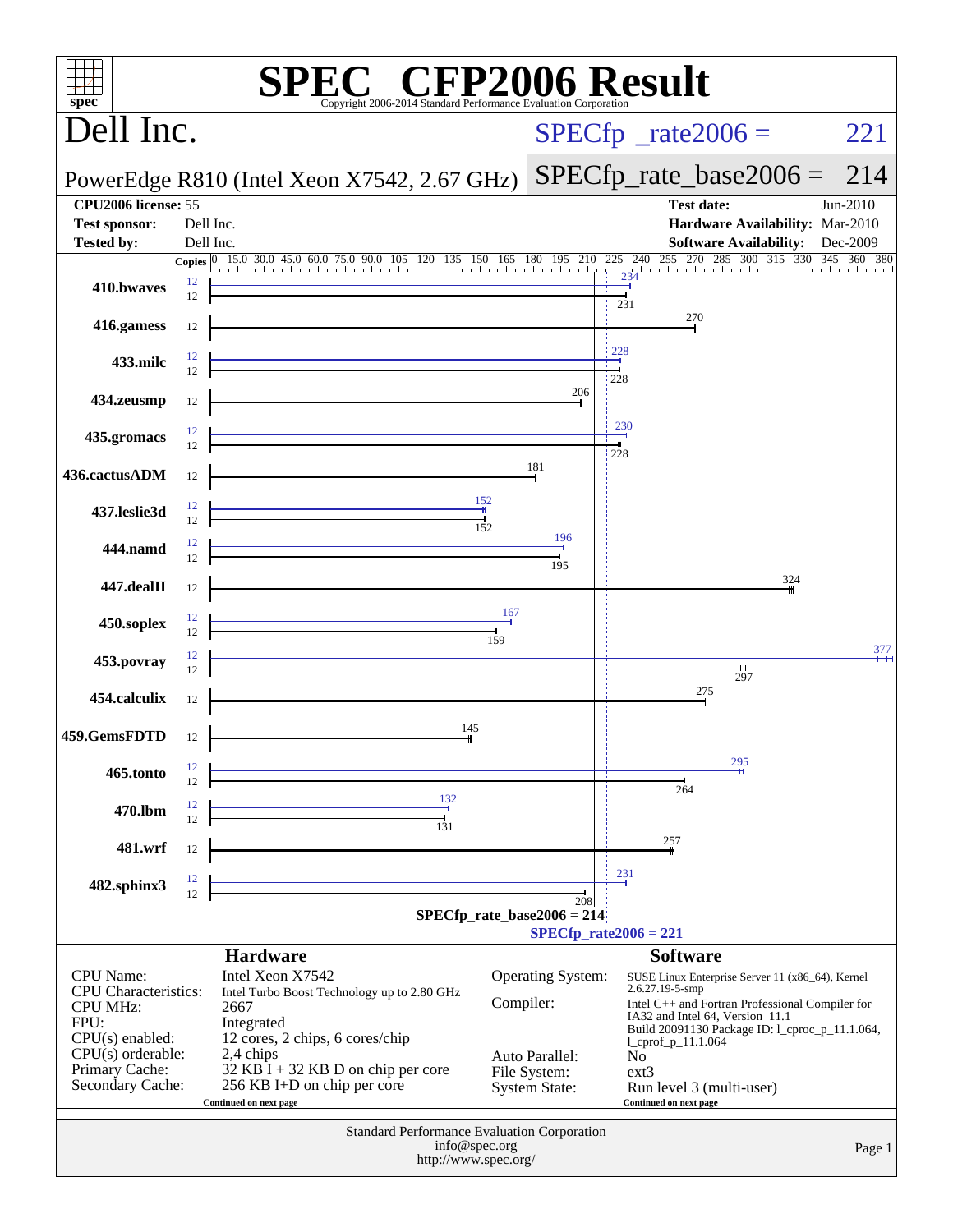| $spec^*$                                                                              |                                                                                                          |                |            |                               |       | Copyright 2006-2014 Standard Performance Evaluation Corporation |       |               | <b>SPEC CFP2006 Result</b> |              |                               |              |                |              |
|---------------------------------------------------------------------------------------|----------------------------------------------------------------------------------------------------------|----------------|------------|-------------------------------|-------|-----------------------------------------------------------------|-------|---------------|----------------------------|--------------|-------------------------------|--------------|----------------|--------------|
| Dell Inc.                                                                             |                                                                                                          |                |            |                               |       |                                                                 |       |               | $SPECfp\_rate2006 =$       |              |                               |              |                | 221          |
| PowerEdge R810 (Intel Xeon X7542, 2.67 GHz)                                           |                                                                                                          |                |            |                               |       |                                                                 |       |               | $SPECfp_rate\_base2006 =$  |              |                               |              |                | 214          |
| <b>CPU2006 license: 55</b>                                                            |                                                                                                          |                |            |                               |       |                                                                 |       |               |                            |              | <b>Test date:</b>             |              |                | Jun-2010     |
| <b>Test sponsor:</b><br>Hardware Availability: Mar-2010<br>Dell Inc.                  |                                                                                                          |                |            |                               |       |                                                                 |       |               |                            |              |                               |              |                |              |
| Dell Inc.<br><b>Software Availability:</b><br><b>Tested by:</b><br>Dec-2009           |                                                                                                          |                |            |                               |       |                                                                 |       |               |                            |              |                               |              |                |              |
| 18 MB I+D on chip per chip<br>L <sub>3</sub> Cache:<br>Other Cache:<br>None           |                                                                                                          |                |            |                               |       | 64-bit<br><b>Base Pointers:</b><br>Peak Pointers:<br>32/64-bit  |       |               |                            |              |                               |              |                |              |
| Memory:<br>128 GB (32 x 4 GB DDR3-1066 OR RDIMM, CL7, ECC,<br>downclocked to 978 MHz) |                                                                                                          |                |            |                               |       | Other Software:<br>None                                         |       |               |                            |              |                               |              |                |              |
| Disk Subsystem:<br>1 x 146 GB 15000 RPM SAS                                           |                                                                                                          |                |            |                               |       |                                                                 |       |               |                            |              |                               |              |                |              |
| Other Hardware:<br>None                                                               |                                                                                                          |                |            |                               |       |                                                                 |       |               |                            |              |                               |              |                |              |
|                                                                                       |                                                                                                          |                |            |                               |       |                                                                 |       |               |                            |              |                               |              |                |              |
| <b>Results Table</b>                                                                  |                                                                                                          |                |            |                               |       |                                                                 |       |               |                            |              |                               |              |                |              |
| <b>Benchmark</b>                                                                      | <b>Copies</b>                                                                                            | <b>Seconds</b> | Ratio      | <b>Base</b><br><b>Seconds</b> | Ratio | <b>Seconds</b>                                                  | Ratio | <b>Copies</b> | <b>Seconds</b>             | <b>Ratio</b> | <b>Peak</b><br><b>Seconds</b> | <b>Ratio</b> | <b>Seconds</b> | <b>Ratio</b> |
| 410.bwaves                                                                            | 12                                                                                                       | 705            | <u>231</u> | 705                           | 231   | 704                                                             | 232   | 12            | 698                        | 234          | 698                           | 234          | 698            | 234          |
| 416.gamess                                                                            | 12                                                                                                       | 871            | 270        | 870                           | 270   | 871                                                             | 270   | 12            | 871                        | 270          | 870                           | 270          | 871            | 270          |
| 433.milc                                                                              | 12                                                                                                       | 484            | <u>228</u> | 485                           | 227   | 484                                                             | 228   | 12            | 482                        | 228          | 483                           | 228          | 483            | 228          |
| 434.zeusmp                                                                            | 12                                                                                                       | 529            | 206        | 528                           | 207   | 530                                                             | 206   | 12            | 529                        | 206          | 528                           | 207          | 530            | 206          |
| 435.gromacs                                                                           | 12                                                                                                       | 376            | 228        | 375                           | 229   | 378                                                             | 227   | 12            | 370                        | 231          | 372                           | 230          | 372            | 230          |
| 436.cactusADM                                                                         | 12                                                                                                       | 791            | 181        | 791                           | 181   | 794                                                             | 181   | 12            | 791                        | 181          | 791                           | <b>181</b>   | 794            | 181          |
| 437.leslie3d                                                                          | 12                                                                                                       | 738            | 153        | 741                           | 152   | 741                                                             | 152   | 12            | 738                        | 153          | 742                           | 152          | 744            | 152          |
| 444.namd                                                                              | 12                                                                                                       | 495            | 195        | 495                           | 195   | 494                                                             | 195   | 12            | 490                        | 196          | 489                           | 197          | 490            | 196          |
| 447.dealII                                                                            | 12                                                                                                       | 424            | 324        | 423                           | 324   | 426                                                             | 322   | 12            | 424                        | 324          | 423                           | 324          | 426            | 322          |
| $450$ .soplex                                                                         | 12                                                                                                       | 629            | 159        | 628                           | 159   | 630                                                             | 159   | 12            | 598                        | 167          | 598                           | 167          | 597            | 168          |
| $453$ .povray                                                                         | 12                                                                                                       | 216            | 295        | 215                           | 297   | 214                                                             | 298   | 12            | 169                        | 377          | 168                           | 380          | 172            | 372          |
| 454.calculix                                                                          | 12                                                                                                       | 359            | 276        | 359                           | 275   | 359                                                             | 275   | 12            | 359                        | 276          | 359                           | 275          | 359            | 275          |
| 459.GemsFDTD                                                                          | 12                                                                                                       | 880            | 145        | 886                           | 144   | 877                                                             | 145   | 12            | 880                        | 145          | 886                           | 144          | 877            | 145          |
| 465.tonto                                                                             | 12                                                                                                       | 447            | 264        | 447                           | 264   | 447                                                             | 264   | 12            | 401                        | 294          | 398                           | 296          | 400            | 295          |
| 470.1bm                                                                               | 12                                                                                                       | 1263           | 131        | 1262                          | 131   | 1263                                                            | 131   | 12            | 1245                       | 132          | 1245                          | 132          | 1245           | 132          |
| 481.wrf                                                                               | 12                                                                                                       | 521            | 257        | 523                           | 256   | 520                                                             | 258   | 12            | 521                        | 257          | 523                           | 256          | 520            | 258          |
| $482$ .sphinx $3$                                                                     | 12                                                                                                       | 1124           | 208        | 1122                          | 209   | 1124                                                            | 208   | 12            | 1012                       | 231          | 1010                          | 232          | 1012           | 231          |
|                                                                                       | Results appear in the order in which they were run. Bold underlined text indicates a median measurement. |                |            |                               |       |                                                                 |       |               |                            |              |                               |              |                |              |

**[Submit Notes](http://www.spec.org/auto/cpu2006/Docs/result-fields.html#SubmitNotes)**

The config file option 'submit' was used. numactl was used to bind copies to the cores

#### **[Operating System Notes](http://www.spec.org/auto/cpu2006/Docs/result-fields.html#OperatingSystemNotes)**

'ulimit -s unlimited' was used to set the stacksize to unlimited prior to run

#### **[Platform Notes](http://www.spec.org/auto/cpu2006/Docs/result-fields.html#PlatformNotes)**

 vm.zone\_reclaim\_mode = 1 in /etc/sysctl.conf file BIOS Settings: Power Management = Maximum Performance (Default = Active Power Controller)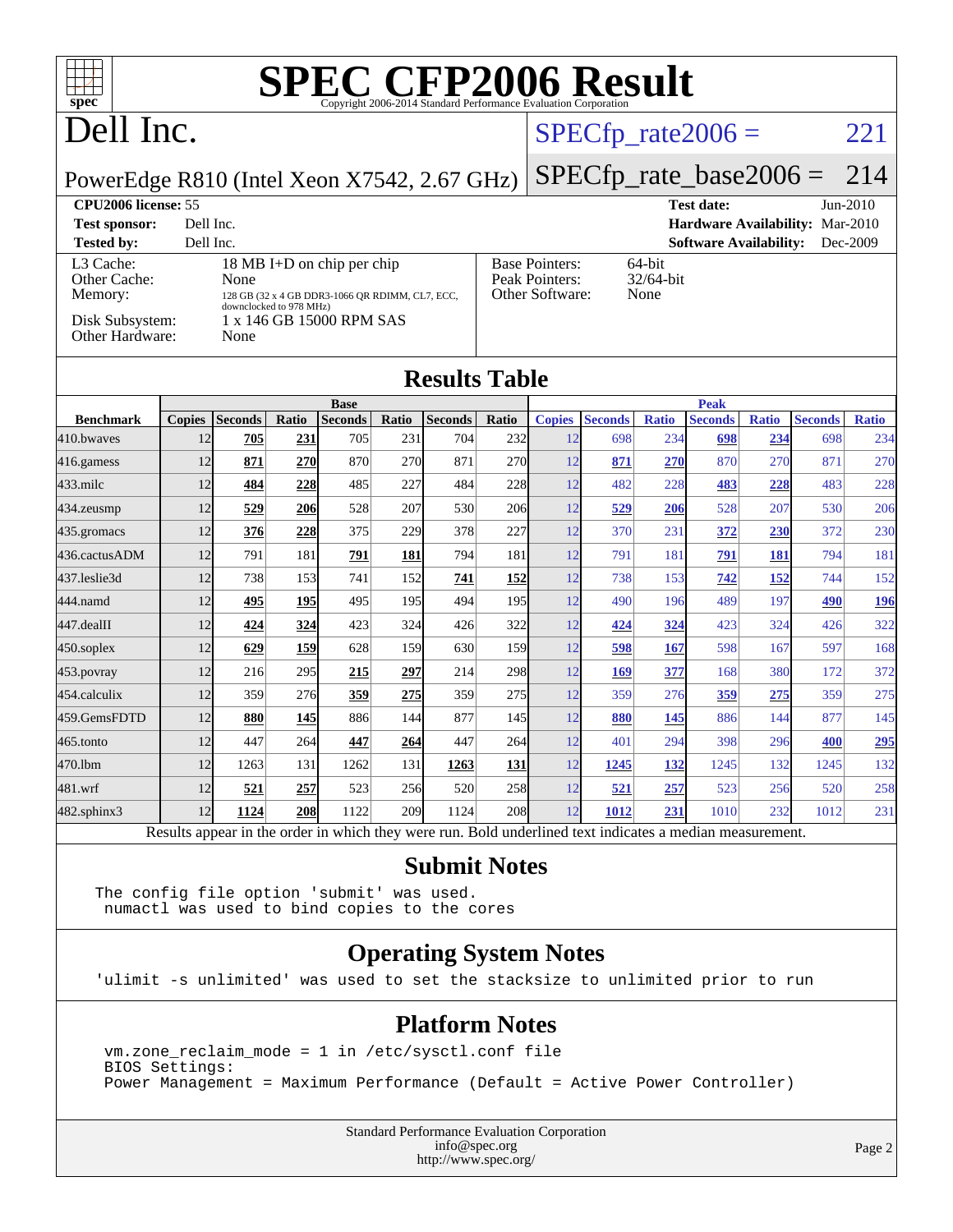

# **[SPEC CFP2006 Result](http://www.spec.org/auto/cpu2006/Docs/result-fields.html#SPECCFP2006Result)**

## Dell Inc.

 $SPECTp_rate2006 = 221$ 

PowerEdge R810 (Intel Xeon X7542, 2.67 GHz) [SPECfp\\_rate\\_base2006 =](http://www.spec.org/auto/cpu2006/Docs/result-fields.html#SPECfpratebase2006) 214

**[CPU2006 license:](http://www.spec.org/auto/cpu2006/Docs/result-fields.html#CPU2006license)** 55 **[Test date:](http://www.spec.org/auto/cpu2006/Docs/result-fields.html#Testdate)** Jun-2010 **[Test sponsor:](http://www.spec.org/auto/cpu2006/Docs/result-fields.html#Testsponsor)** Dell Inc. **[Hardware Availability:](http://www.spec.org/auto/cpu2006/Docs/result-fields.html#HardwareAvailability)** Mar-2010 **[Tested by:](http://www.spec.org/auto/cpu2006/Docs/result-fields.html#Testedby)** Dell Inc. **[Software Availability:](http://www.spec.org/auto/cpu2006/Docs/result-fields.html#SoftwareAvailability)** Dec-2009

#### **[General Notes](http://www.spec.org/auto/cpu2006/Docs/result-fields.html#GeneralNotes)**

Binaries were compiled on SLES 10 with Binutils 2.18.50.0.7.20080502

## **[Base Compiler Invocation](http://www.spec.org/auto/cpu2006/Docs/result-fields.html#BaseCompilerInvocation)**

[C benchmarks](http://www.spec.org/auto/cpu2006/Docs/result-fields.html#Cbenchmarks):  $\text{icc}$   $-\text{m64}$ 

[C++ benchmarks:](http://www.spec.org/auto/cpu2006/Docs/result-fields.html#CXXbenchmarks) [icpc -m64](http://www.spec.org/cpu2006/results/res2010q3/cpu2006-20100803-12829.flags.html#user_CXXbase_intel_icpc_64bit_bedb90c1146cab66620883ef4f41a67e)

[Fortran benchmarks](http://www.spec.org/auto/cpu2006/Docs/result-fields.html#Fortranbenchmarks): [ifort -m64](http://www.spec.org/cpu2006/results/res2010q3/cpu2006-20100803-12829.flags.html#user_FCbase_intel_ifort_64bit_ee9d0fb25645d0210d97eb0527dcc06e)

[Benchmarks using both Fortran and C](http://www.spec.org/auto/cpu2006/Docs/result-fields.html#BenchmarksusingbothFortranandC): [icc -m64](http://www.spec.org/cpu2006/results/res2010q3/cpu2006-20100803-12829.flags.html#user_CC_FCbase_intel_icc_64bit_0b7121f5ab7cfabee23d88897260401c) [ifort -m64](http://www.spec.org/cpu2006/results/res2010q3/cpu2006-20100803-12829.flags.html#user_CC_FCbase_intel_ifort_64bit_ee9d0fb25645d0210d97eb0527dcc06e)

### **[Base Portability Flags](http://www.spec.org/auto/cpu2006/Docs/result-fields.html#BasePortabilityFlags)**

| 410.bwaves: -DSPEC CPU LP64                |                                                                |
|--------------------------------------------|----------------------------------------------------------------|
| 416.gamess: -DSPEC_CPU_LP64                |                                                                |
| 433.milc: -DSPEC CPU LP64                  |                                                                |
| 434.zeusmp: -DSPEC_CPU_LP64                |                                                                |
| 435.gromacs: -DSPEC_CPU_LP64 -nofor_main   |                                                                |
| 436.cactusADM: -DSPEC CPU LP64 -nofor main |                                                                |
| 437.leslie3d: -DSPEC CPU LP64              |                                                                |
| 444.namd: -DSPEC CPU LP64                  |                                                                |
| 447.dealII: -DSPEC CPU LP64                |                                                                |
| 450.soplex: -DSPEC_CPU_LP64                |                                                                |
| 453.povray: -DSPEC_CPU_LP64                |                                                                |
| 454.calculix: -DSPEC CPU LP64 -nofor main  |                                                                |
| 459.GemsFDTD: -DSPEC_CPU LP64              |                                                                |
| 465.tonto: -DSPEC CPU LP64                 |                                                                |
| 470.1bm: - DSPEC CPU LP64                  |                                                                |
|                                            | 481.wrf: -DSPEC_CPU_LP64 -DSPEC_CPU_CASE_FLAG -DSPEC_CPU_LINUX |
| 482.sphinx3: -DSPEC CPU LP64               |                                                                |

## **[Base Optimization Flags](http://www.spec.org/auto/cpu2006/Docs/result-fields.html#BaseOptimizationFlags)**

[C benchmarks](http://www.spec.org/auto/cpu2006/Docs/result-fields.html#Cbenchmarks): [-xSSE4.2](http://www.spec.org/cpu2006/results/res2010q3/cpu2006-20100803-12829.flags.html#user_CCbase_f-xSSE42_f91528193cf0b216347adb8b939d4107) [-ipo](http://www.spec.org/cpu2006/results/res2010q3/cpu2006-20100803-12829.flags.html#user_CCbase_f-ipo) [-O3](http://www.spec.org/cpu2006/results/res2010q3/cpu2006-20100803-12829.flags.html#user_CCbase_f-O3) [-no-prec-div](http://www.spec.org/cpu2006/results/res2010q3/cpu2006-20100803-12829.flags.html#user_CCbase_f-no-prec-div) [-static](http://www.spec.org/cpu2006/results/res2010q3/cpu2006-20100803-12829.flags.html#user_CCbase_f-static) [C++ benchmarks:](http://www.spec.org/auto/cpu2006/Docs/result-fields.html#CXXbenchmarks) [-xSSE4.2](http://www.spec.org/cpu2006/results/res2010q3/cpu2006-20100803-12829.flags.html#user_CXXbase_f-xSSE42_f91528193cf0b216347adb8b939d4107) [-ipo](http://www.spec.org/cpu2006/results/res2010q3/cpu2006-20100803-12829.flags.html#user_CXXbase_f-ipo) [-O3](http://www.spec.org/cpu2006/results/res2010q3/cpu2006-20100803-12829.flags.html#user_CXXbase_f-O3) [-no-prec-div](http://www.spec.org/cpu2006/results/res2010q3/cpu2006-20100803-12829.flags.html#user_CXXbase_f-no-prec-div) [-static](http://www.spec.org/cpu2006/results/res2010q3/cpu2006-20100803-12829.flags.html#user_CXXbase_f-static)

[Fortran benchmarks](http://www.spec.org/auto/cpu2006/Docs/result-fields.html#Fortranbenchmarks): [-xSSE4.2](http://www.spec.org/cpu2006/results/res2010q3/cpu2006-20100803-12829.flags.html#user_FCbase_f-xSSE42_f91528193cf0b216347adb8b939d4107) [-ipo](http://www.spec.org/cpu2006/results/res2010q3/cpu2006-20100803-12829.flags.html#user_FCbase_f-ipo) [-O3](http://www.spec.org/cpu2006/results/res2010q3/cpu2006-20100803-12829.flags.html#user_FCbase_f-O3) [-no-prec-div](http://www.spec.org/cpu2006/results/res2010q3/cpu2006-20100803-12829.flags.html#user_FCbase_f-no-prec-div) [-static](http://www.spec.org/cpu2006/results/res2010q3/cpu2006-20100803-12829.flags.html#user_FCbase_f-static)

Continued on next page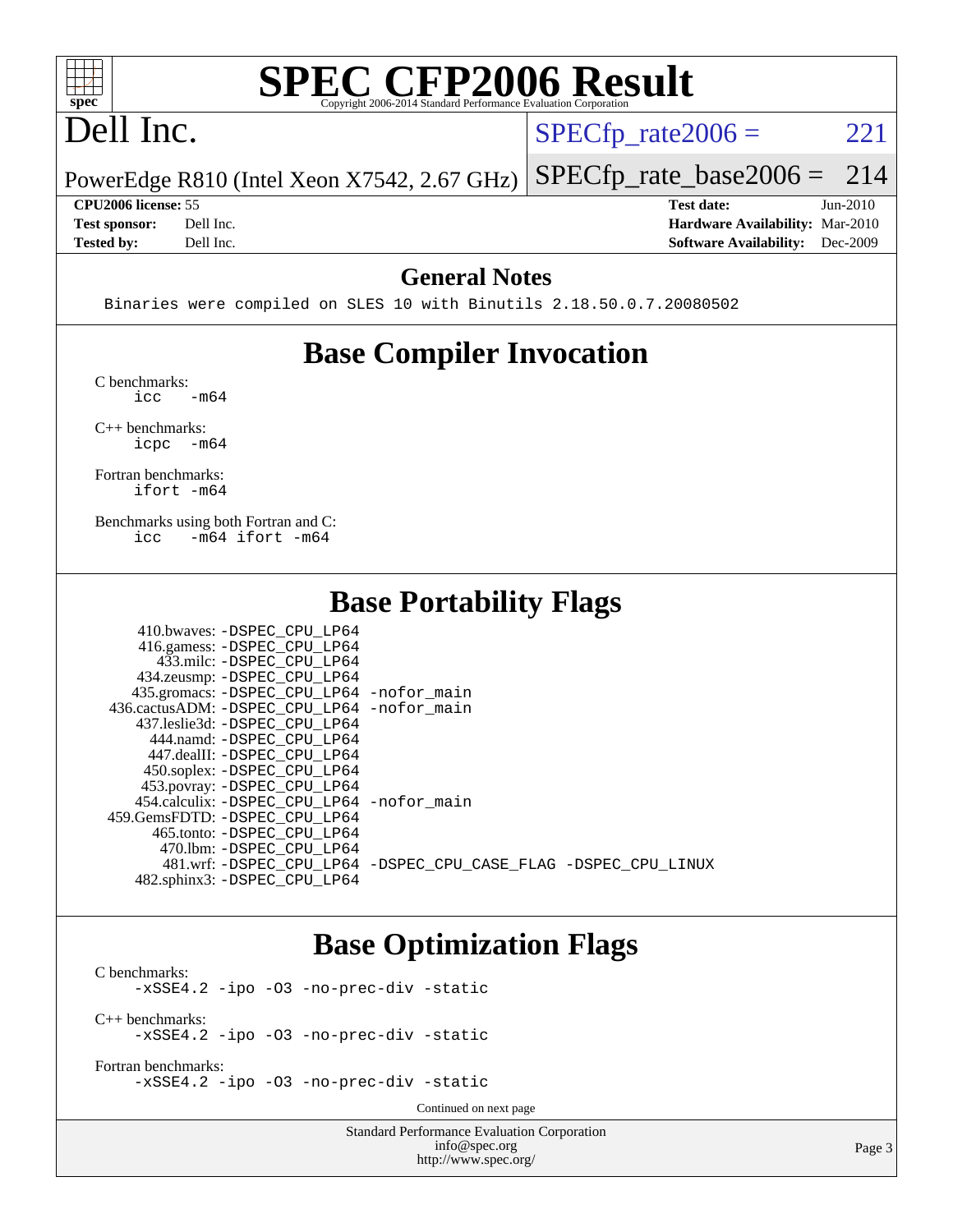

# **[SPEC CFP2006 Result](http://www.spec.org/auto/cpu2006/Docs/result-fields.html#SPECCFP2006Result)**

## Dell Inc.

 $SPECTp\_rate2006 = 221$ 

PowerEdge R810 (Intel Xeon X7542, 2.67 GHz) [SPECfp\\_rate\\_base2006 =](http://www.spec.org/auto/cpu2006/Docs/result-fields.html#SPECfpratebase2006) 214

**[CPU2006 license:](http://www.spec.org/auto/cpu2006/Docs/result-fields.html#CPU2006license)** 55 **[Test date:](http://www.spec.org/auto/cpu2006/Docs/result-fields.html#Testdate)** Jun-2010 **[Test sponsor:](http://www.spec.org/auto/cpu2006/Docs/result-fields.html#Testsponsor)** Dell Inc. **[Hardware Availability:](http://www.spec.org/auto/cpu2006/Docs/result-fields.html#HardwareAvailability)** Mar-2010 **[Tested by:](http://www.spec.org/auto/cpu2006/Docs/result-fields.html#Testedby)** Dell Inc. **[Software Availability:](http://www.spec.org/auto/cpu2006/Docs/result-fields.html#SoftwareAvailability)** Dec-2009

## **[Base Optimization Flags \(Continued\)](http://www.spec.org/auto/cpu2006/Docs/result-fields.html#BaseOptimizationFlags)**

[Benchmarks using both Fortran and C](http://www.spec.org/auto/cpu2006/Docs/result-fields.html#BenchmarksusingbothFortranandC):

[-xSSE4.2](http://www.spec.org/cpu2006/results/res2010q3/cpu2006-20100803-12829.flags.html#user_CC_FCbase_f-xSSE42_f91528193cf0b216347adb8b939d4107) [-ipo](http://www.spec.org/cpu2006/results/res2010q3/cpu2006-20100803-12829.flags.html#user_CC_FCbase_f-ipo) [-O3](http://www.spec.org/cpu2006/results/res2010q3/cpu2006-20100803-12829.flags.html#user_CC_FCbase_f-O3) [-no-prec-div](http://www.spec.org/cpu2006/results/res2010q3/cpu2006-20100803-12829.flags.html#user_CC_FCbase_f-no-prec-div) [-static](http://www.spec.org/cpu2006/results/res2010q3/cpu2006-20100803-12829.flags.html#user_CC_FCbase_f-static)

## **[Peak Compiler Invocation](http://www.spec.org/auto/cpu2006/Docs/result-fields.html#PeakCompilerInvocation)**

[C benchmarks \(except as noted below\)](http://www.spec.org/auto/cpu2006/Docs/result-fields.html#Cbenchmarksexceptasnotedbelow):<br> $\frac{1}{\text{CC}}$  -m64  $-m64$ 

482.sphinx3: [icc -m32](http://www.spec.org/cpu2006/results/res2010q3/cpu2006-20100803-12829.flags.html#user_peakCCLD482_sphinx3_intel_icc_32bit_a6a621f8d50482236b970c6ac5f55f93)

[C++ benchmarks \(except as noted below\):](http://www.spec.org/auto/cpu2006/Docs/result-fields.html#CXXbenchmarksexceptasnotedbelow) [icpc -m64](http://www.spec.org/cpu2006/results/res2010q3/cpu2006-20100803-12829.flags.html#user_CXXpeak_intel_icpc_64bit_bedb90c1146cab66620883ef4f41a67e)

450.soplex: [icpc -m32](http://www.spec.org/cpu2006/results/res2010q3/cpu2006-20100803-12829.flags.html#user_peakCXXLD450_soplex_intel_icpc_32bit_4e5a5ef1a53fd332b3c49e69c3330699)

[Fortran benchmarks](http://www.spec.org/auto/cpu2006/Docs/result-fields.html#Fortranbenchmarks): [ifort -m64](http://www.spec.org/cpu2006/results/res2010q3/cpu2006-20100803-12829.flags.html#user_FCpeak_intel_ifort_64bit_ee9d0fb25645d0210d97eb0527dcc06e)

[Benchmarks using both Fortran and C](http://www.spec.org/auto/cpu2006/Docs/result-fields.html#BenchmarksusingbothFortranandC): [icc -m64](http://www.spec.org/cpu2006/results/res2010q3/cpu2006-20100803-12829.flags.html#user_CC_FCpeak_intel_icc_64bit_0b7121f5ab7cfabee23d88897260401c) [ifort -m64](http://www.spec.org/cpu2006/results/res2010q3/cpu2006-20100803-12829.flags.html#user_CC_FCpeak_intel_ifort_64bit_ee9d0fb25645d0210d97eb0527dcc06e)

## **[Peak Portability Flags](http://www.spec.org/auto/cpu2006/Docs/result-fields.html#PeakPortabilityFlags)**

 410.bwaves: [-DSPEC\\_CPU\\_LP64](http://www.spec.org/cpu2006/results/res2010q3/cpu2006-20100803-12829.flags.html#suite_peakPORTABILITY410_bwaves_DSPEC_CPU_LP64) 416.gamess: [-DSPEC\\_CPU\\_LP64](http://www.spec.org/cpu2006/results/res2010q3/cpu2006-20100803-12829.flags.html#suite_peakPORTABILITY416_gamess_DSPEC_CPU_LP64) 433.milc: [-DSPEC\\_CPU\\_LP64](http://www.spec.org/cpu2006/results/res2010q3/cpu2006-20100803-12829.flags.html#suite_peakPORTABILITY433_milc_DSPEC_CPU_LP64) 434.zeusmp: [-DSPEC\\_CPU\\_LP64](http://www.spec.org/cpu2006/results/res2010q3/cpu2006-20100803-12829.flags.html#suite_peakPORTABILITY434_zeusmp_DSPEC_CPU_LP64) 435.gromacs: [-DSPEC\\_CPU\\_LP64](http://www.spec.org/cpu2006/results/res2010q3/cpu2006-20100803-12829.flags.html#suite_peakPORTABILITY435_gromacs_DSPEC_CPU_LP64) [-nofor\\_main](http://www.spec.org/cpu2006/results/res2010q3/cpu2006-20100803-12829.flags.html#user_peakLDPORTABILITY435_gromacs_f-nofor_main) 436.cactusADM: [-DSPEC\\_CPU\\_LP64](http://www.spec.org/cpu2006/results/res2010q3/cpu2006-20100803-12829.flags.html#suite_peakPORTABILITY436_cactusADM_DSPEC_CPU_LP64) [-nofor\\_main](http://www.spec.org/cpu2006/results/res2010q3/cpu2006-20100803-12829.flags.html#user_peakLDPORTABILITY436_cactusADM_f-nofor_main) 437.leslie3d: [-DSPEC\\_CPU\\_LP64](http://www.spec.org/cpu2006/results/res2010q3/cpu2006-20100803-12829.flags.html#suite_peakPORTABILITY437_leslie3d_DSPEC_CPU_LP64) 444.namd: [-DSPEC\\_CPU\\_LP64](http://www.spec.org/cpu2006/results/res2010q3/cpu2006-20100803-12829.flags.html#suite_peakPORTABILITY444_namd_DSPEC_CPU_LP64) 447.dealII: [-DSPEC\\_CPU\\_LP64](http://www.spec.org/cpu2006/results/res2010q3/cpu2006-20100803-12829.flags.html#suite_peakPORTABILITY447_dealII_DSPEC_CPU_LP64) 453.povray: [-DSPEC\\_CPU\\_LP64](http://www.spec.org/cpu2006/results/res2010q3/cpu2006-20100803-12829.flags.html#suite_peakPORTABILITY453_povray_DSPEC_CPU_LP64) 454.calculix: [-DSPEC\\_CPU\\_LP64](http://www.spec.org/cpu2006/results/res2010q3/cpu2006-20100803-12829.flags.html#suite_peakPORTABILITY454_calculix_DSPEC_CPU_LP64) [-nofor\\_main](http://www.spec.org/cpu2006/results/res2010q3/cpu2006-20100803-12829.flags.html#user_peakLDPORTABILITY454_calculix_f-nofor_main) 459.GemsFDTD: [-DSPEC\\_CPU\\_LP64](http://www.spec.org/cpu2006/results/res2010q3/cpu2006-20100803-12829.flags.html#suite_peakPORTABILITY459_GemsFDTD_DSPEC_CPU_LP64) 465.tonto: [-DSPEC\\_CPU\\_LP64](http://www.spec.org/cpu2006/results/res2010q3/cpu2006-20100803-12829.flags.html#suite_peakPORTABILITY465_tonto_DSPEC_CPU_LP64) 470.lbm: [-DSPEC\\_CPU\\_LP64](http://www.spec.org/cpu2006/results/res2010q3/cpu2006-20100803-12829.flags.html#suite_peakPORTABILITY470_lbm_DSPEC_CPU_LP64) 481.wrf: [-DSPEC\\_CPU\\_LP64](http://www.spec.org/cpu2006/results/res2010q3/cpu2006-20100803-12829.flags.html#suite_peakPORTABILITY481_wrf_DSPEC_CPU_LP64) [-DSPEC\\_CPU\\_CASE\\_FLAG](http://www.spec.org/cpu2006/results/res2010q3/cpu2006-20100803-12829.flags.html#b481.wrf_peakCPORTABILITY_DSPEC_CPU_CASE_FLAG) [-DSPEC\\_CPU\\_LINUX](http://www.spec.org/cpu2006/results/res2010q3/cpu2006-20100803-12829.flags.html#b481.wrf_peakCPORTABILITY_DSPEC_CPU_LINUX)

## **[Peak Optimization Flags](http://www.spec.org/auto/cpu2006/Docs/result-fields.html#PeakOptimizationFlags)**

[C benchmarks](http://www.spec.org/auto/cpu2006/Docs/result-fields.html#Cbenchmarks):

Continued on next page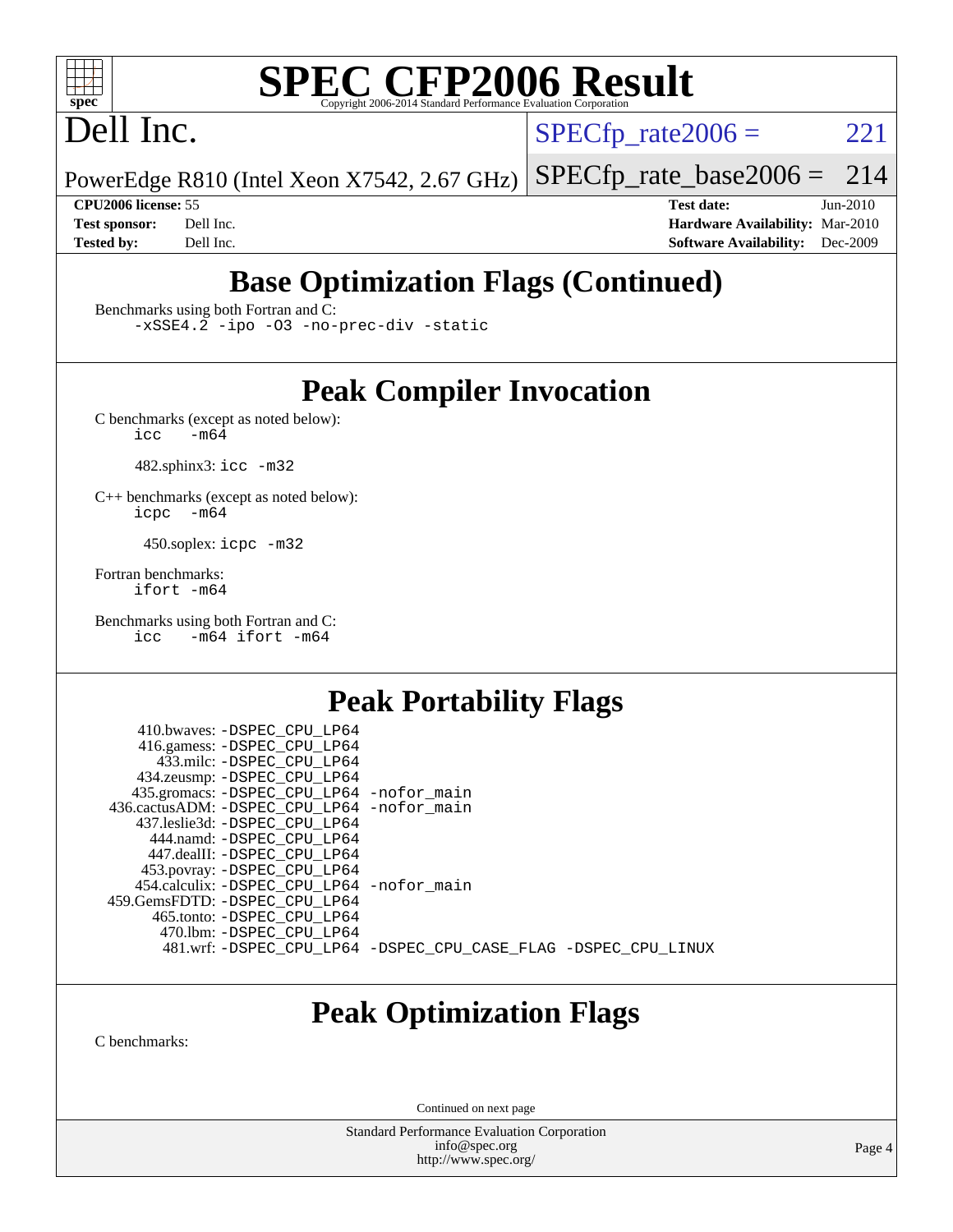

# **[SPEC CFP2006 Result](http://www.spec.org/auto/cpu2006/Docs/result-fields.html#SPECCFP2006Result)**

Dell Inc.

 $SPECTp\_rate2006 = 221$ 

PowerEdge R810 (Intel Xeon X7542, 2.67 GHz)  $SPECTp\_rate\_base2006 = 214$ 

**[CPU2006 license:](http://www.spec.org/auto/cpu2006/Docs/result-fields.html#CPU2006license)** 55 **[Test date:](http://www.spec.org/auto/cpu2006/Docs/result-fields.html#Testdate)** Jun-2010 **[Test sponsor:](http://www.spec.org/auto/cpu2006/Docs/result-fields.html#Testsponsor)** Dell Inc. **[Hardware Availability:](http://www.spec.org/auto/cpu2006/Docs/result-fields.html#HardwareAvailability)** Mar-2010 **[Tested by:](http://www.spec.org/auto/cpu2006/Docs/result-fields.html#Testedby)** Dell Inc. **[Software Availability:](http://www.spec.org/auto/cpu2006/Docs/result-fields.html#SoftwareAvailability)** Dec-2009

## **[Peak Optimization Flags \(Continued\)](http://www.spec.org/auto/cpu2006/Docs/result-fields.html#PeakOptimizationFlags)**

```
433.milc: -xSSE4. 2(pass 2) -prof-gen-ipo-O3(pass 2)-no-prec-div(pass 2) -static(pass 2) -prof-use(pass 2)
               -fno-alias -opt-prefetch
        470.lbm: -xSSE4. 2(pass 2) -prof-gen-ipo-O3(pass 2)-no-prec-div(pass 2) -static(pass 2) -prof-use(pass 2)
               -opt-malloc-options=3 -ansi-alias -auto-ilp32
      482.sphinx3: -xSSE4.2 -ipo -O3 -no-prec-div -static -unroll2
C++ benchmarks: 
      444.namd: -xSSE4. 2(pass 2) -prof-gen-ipo-O3(pass 2)-no-prec-div(pass 2) -static(pass 2) -prof-use(pass 2)
               -fno-alias -auto-ilp32
      447.dealII: basepeak = yes
       450.soplex: -xSSE4.2(pass 2) -prof-gen(pass 1) -ipo(pass 2) -O3(pass 2)
               -no-prec-div(pass 2) -static(pass 2) -prof-use(pass 2)
               -opt-malloc-options=3
      453.povray: -xSSE4.2(pass 2) -prof-gen(pass 1) -ipo(pass 2) -O3(pass 2)
               -no-prec-div(pass 2) -static(pass 2) -prof-use(pass 2)
               -unroll4 -ansi-alias
Fortran benchmarks: 
      410.bwaves: -xSSE4.2 -ipo -O3 -no-prec-div -static -opt-prefetch
      416.gamess: basepeak = yes
      434.zeusmp: basepeak = yes
      437.leslie3d: -xSSE4.2 -ipo -O3 -no-prec-div -static
  459.GemsFDTD: basepeak = yes
        465.tonto: -xSSE4.2(pass 2) -prof-gen(pass 1) -ipo(pass 2) -O3(pass 2)
               -no-prec-div(pass 2) -static(pass 2) -prof-use(pass 2)
               -unroll4 -auto -inline-calloc -opt-malloc-options=3
Benchmarks using both Fortran and C: 
     435.gromacs: -xSSE4.2(pass 2) -prof-gen(pass 1) -ipo(pass 2) -O3(pass 2)
               -no-prec-div(pass 2) -static(pass 2) -prof-use(pass 2)
               -opt-prefetch -auto-ilp32
 436.cactusADM: basepeak = yesContinued on next page
```